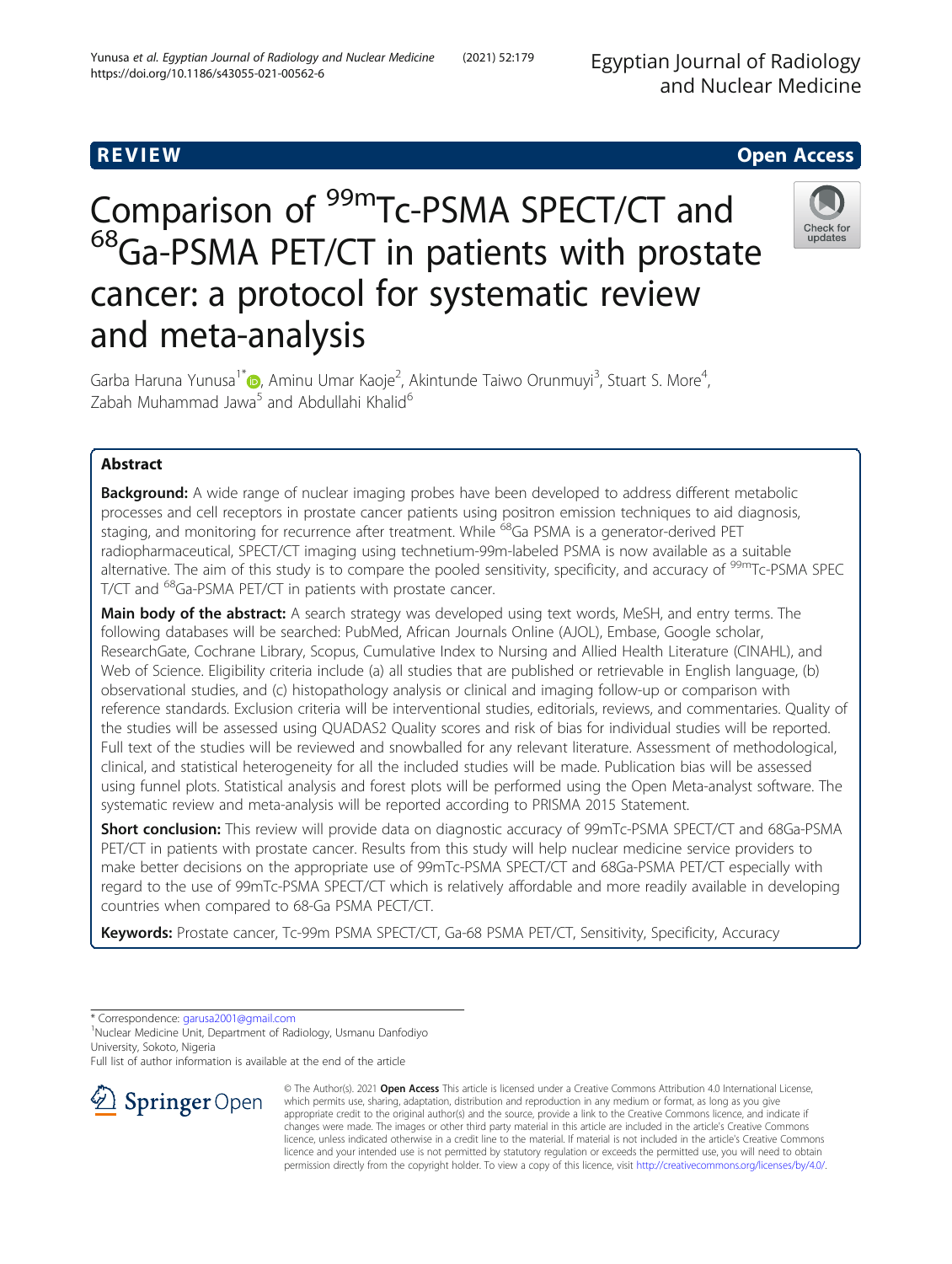## Background

Prostate cancer is the second most common male cancer and the sixth leading cause of cancer-related deaths in males with global estimated incidence and mortality rates of 7.1% and 3.8% respectively in the year 2018 [\[1](#page-4-0)].

Histopathology, immunohistochemistry, and the use of International Society of Urological Pathology (ISUP) modified Gleason grading have over the years formed the bases for diagnosis, staging, risk stratification, prognosis, and clinical decision making in patients with carcinoma of the prostate  $[2, 3]$  $[2, 3]$  $[2, 3]$ . Recent evidence regarding the diagnostic and therapeutic roles of a transmembrane protein highly expressed in prostatic tissue known as the prostatespecific membrane antigen (PSMA) shows promise for improved diagnosis and treatment of prostate cancer. Its value and as an imaging and treatment biomarker is expected to grow as newer treatments as well as imaging systems and techniques continue to evolve [\[4](#page-4-0)].

Anatomic and functional/molecular imaging techniques are recommended for use in the detection and characterization of disease to select treatment or change management. Anatomic imaging techniques include plain radiography, ultrasonography, computed tomography (CT), and multiparametric magnetic resonance imaging (mpMRI), while the functional imaging methods are 99mTc methylene diphosphonate (MDP) bone scintigraphy and positron emission tomography-computed tomography (PET/CT) using different radiopharmaceuticals [[5](#page-4-0)– [8\]](#page-4-0). Studies have shown that the overall performance of morphological imaging techniques in the assessment primary lymph node metastases is poor and this encouraged many groups to assess molecular imaging techniques in the evaluation of prostate carcinoma [[9\]](#page-4-0). A wide range of nuclear imaging probes were developed for positron emission tomography imaging addressing different metabolic processes and cell receptors including  ${}^{18}$ F-FDG,  ${}^{11}$ C- and  ${}^{18}$ F-Choline, and  ${}^{68}$ Ga-/<sup>18</sup>F-prostate-specific membrane antigen (PSMA). The latter probe has shown promising results [[10](#page-4-0)]. While  ${}^{68}$ Ga PSMA is a PET tracer with the  ${}^{68}$ Ga obtained from  ${}^{68}$ Ge/ ${}^{68}$ Ga generator, technetium-99m-labeled PSMA ( $^{99m}$ Tc-PSMA) with the Tc-99m obtained from  $\frac{99}{2}$ Tc/ $\frac{99}{2}$ Mo-generator is now available. The latter radiopharmaceutical allows imaging to be done with a SPECT/CT camera as opposed to PET/CT in the case of 68Ga PSMA [\[11\]](#page-4-0).

The aim of this systematic review and meta-analysis is to analyze and compare the sensitivity, specificity, and diagnostic accuracy of  $^{99m}$ Tc-PSMA SPECT/CT and  $^{68}$ Ga-PSMA PET/CT in patients with prostate cancer.

# Main text

#### Objective

The main objective of this study is to determine and compare the pooled diagnostic accuracy of <sup>99m</sup>Tc-PSMA SPECT/CT and <sup>68</sup>Ga-PSMA PET/CT in patients with prostate cancer.

Study objectives will include:

- 1. To analyze the pooled estimated sensitivity, specificity, and accuracy of <sup>99m</sup>Tc-PSMA SPECT/ CT in patients with prostate cancer.
- 2. To analyze the pooled estimated sensitivity, specificity, and accuracy of <sup>68</sup>Ga-PSMA PET/CT in patients with prostate cancer.
- 3. To compare the pooled estimated sensitivity, specificity, and accuracy of <sup>99m</sup>Tc-PSMA SPECT/ CT and 68Ga-PSMA PET/CT in patients with intermediate and high-risk prostate cancer.

#### Review questions

- a. What are the pooled estimated sensitivity, specificity, and accuracy of  $\rm{^{99m}Tc\text{-}PSMA}$  SPECT/ CT imaging in patients with prostate cancer?
- b. What are the pooled estimated sensitivity, specificity, and accuracy of <sup>68</sup>Ga-PSMA PET/CT imaging in patients with prostate cancer?
- c. What is the diagnostic performance of  $\rm{^{99m}Tc}$ -PSMA SPECT/CT and <sup>68</sup>Ga-PSMA PET/CT imaging in patients with intermediate- and Highrisk prostate cancer?

#### Materials and methods

The research will study  $99m$ Tc-PSMA SPECT/CT and  $^{68}$ Ga-PSMA PET/CT in patients with carcinoma of the prostate as two tests that use different radionuclides and imaging methods. No time restriction is assigned on eligible primary studies.

Inclusion criteria:

- a) Cross-sectional studies, case-control studies, cohort studies, and historical cohort studies.
- b) Studies in which histopathology analysis or clinical and imaging follow-up or comparison with reference standards were used as reference standard.
- c) Only studies in which a  $2 \times 2$  table could be constructed for true-positive, true-negative, falsepositive, and false-negative values.
- d) When data or subsets of data were presented in more than one article, the article with the most detail or the most recent article will be chosen.
- e) Studies that are published or retrievable in the English language and are available in electronic databases.

Exclusion criteria: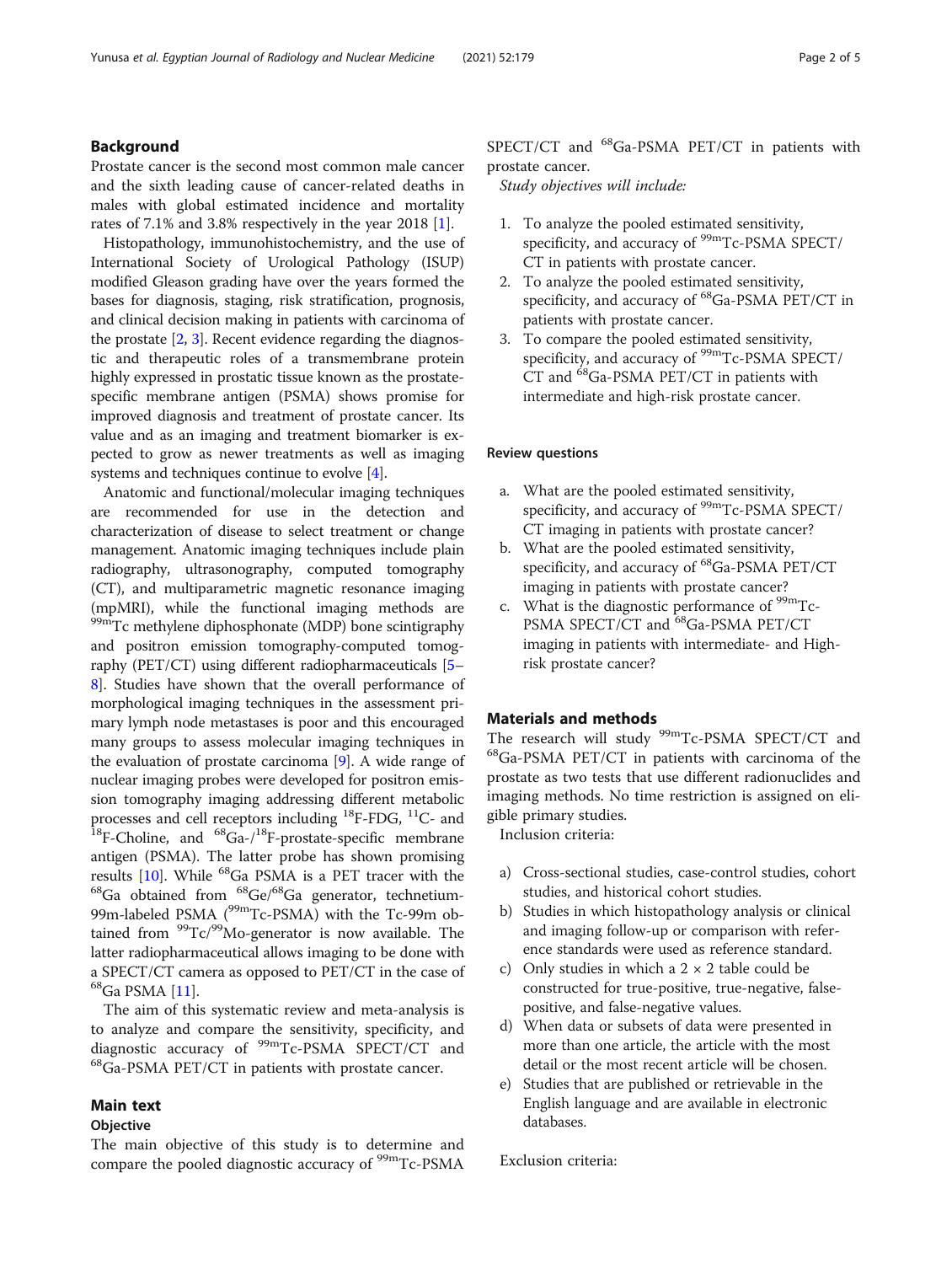- a) Narrative reviews and experimental and interventional studies
- b) Letters to editors, commentaries, and editorials.
- c) Duplicates of same studies
- d) Grey literature

This review will be reported in line with Preferred Reporting Items for Systematic Reviews and Meta-Analyses (PRISMA 2015 Statement) [[12](#page-4-0), [13](#page-4-0)].

#### Study characteristics

The PICOS is as follows:

Participants: Men with prostate cancer Intervention: None

Comparator: 99mTc-PSMA SPECT/CT and 68Ga-PSMA PET/CT

Outcome: The primary outcome is diagnostic accuracy of 99mTc-PSMA SPECT/CT and 68Ga-PSMA PET/CT in prostate cancer patients. The measurable secondary outcomes are sensitivity, specificity, and accuracy of 99mTc-PSMA SPECT/CT and 68Ga-PSMA PET/CT in intermediate and high-risk prostate cancer patients.

Study designs: Observational/randomized controlled trials

#### Information sources

The search will employ topic-based strategies appropriately designed for the following databases: AJOL, CINA HL, Cochrane Library, Embase, Google Scholar, PubMed, ResearchGate, Scopus, and Web of Science.

#### Search strategy

This will include MeSH terms, text words, and entry terms as shown in Table 1.

#### Table 1 Search strategy

### S/ No. Search strategy 1. "Hereditary prostate cancer" OR "Prostate Neoplasms" OR "Prostate Neoplasm" OR "Prostatic Neoplasm" OR "prostate Cancer" OR "Prostate Cancers" OR "Cancer of the Prostate" OR "Prostatic Cancer" OR "Prostatic Cancers" OR "Cancer of Prostate" 2. "Prostate Specific Membrane Antigen" OR "PSMA" OR "68Ga-PSMA-11" OR "PSMA-HBED-CC Ga-68" OR "(68)Ga-PSMA" OR "Ga68 PSMA" OR "(68Ga)PSMA I and T" 3. "Positron Emission Tomography" OR "PET Scan" OR "PET Scans" OR "PET-CT Scan" OR "PET-CT Scans" OR "PET CT Scan" OR "PET CT Scans" OR "CT PET" OR "Positron Emission Tomography-Computed Tomography" OR "PET-CT" OR "CT PET Scan" OR "CT PET Scans"

4. "Prostate Specific Membrane Antigen" OR "PSMA99mTc-HYNIC-BBN" OR "99mTc-EDDA" OR "99m Tc-MIP 1404" OR "Tc99m PSMA"

5. "SPECT CT" OR "SPECT" OR "SPECT CT Scan" OR "SPECT CT scans" OR "CT SPECT Scan" OR "CT SPECT Scans" OR "Single-Photon Emission Computerized Tomography" OR "Single Photon Emission Computerized Tomography" OR "Single-Photon Emission CT Scan" OR "Single Photon Emission CT Scan" OR "Single-Photon Emission-Computed Tomography" OR "Single Photon Emission Computed Tomography"

6. 1 AND 2 AND 3

7. 1 AND 4 AND 5

# Data extraction and management Data extraction

For all eligible studies, basic characteristics which include study design, recruiting place and time, and inclusion criteria will be extracted. Details of the participants to be recorded will be age and serum prostate-specific antigen (PSA). SPECT/CT and PET/CT test details (CT technique, radiopharmaceutical uptake time, definition of positive imaging test) and details of reference standards used in the study will be summarized. Outcome data in terms of Tc-99m PSMA SPECT/CT and 68Ga-PSMA PET/CT and pathological results (positive/negative) for biopsies on the basis of per-patient or per-node, as the case may be, will be extracted into  $2 \times 2$  contingency tables. All relevant, searched, and retrieved items will be exported to Endnote version 7 and screened before being exported to Microsoft Excel. The exported studies will then be retrieved for full-text reading to enable snowballing search on the references contained in the journal articles. Where necessary, authors may be contacted for additional information.

#### Selection process

Two independent reviewers will search information sources independently and assess identified studies for inclusion and exclusion. Studies for eligibility will be reviewed by another independent reviewer to check that all eligibility criteria are met.

# Data items (measurable outcomes)

These will include number of cases, true-positive, truenegative, false-negative, and false-positive.

Data for subgroup analysis will include comparison of the pooled estimated sensitivity, specificity, and accuracy of <sup>99m</sup>Tc-PSMA SPECT/CT and <sup>68</sup>Ga-PSMA PET/CT in patients with intermediate and high-risk prostate cancer.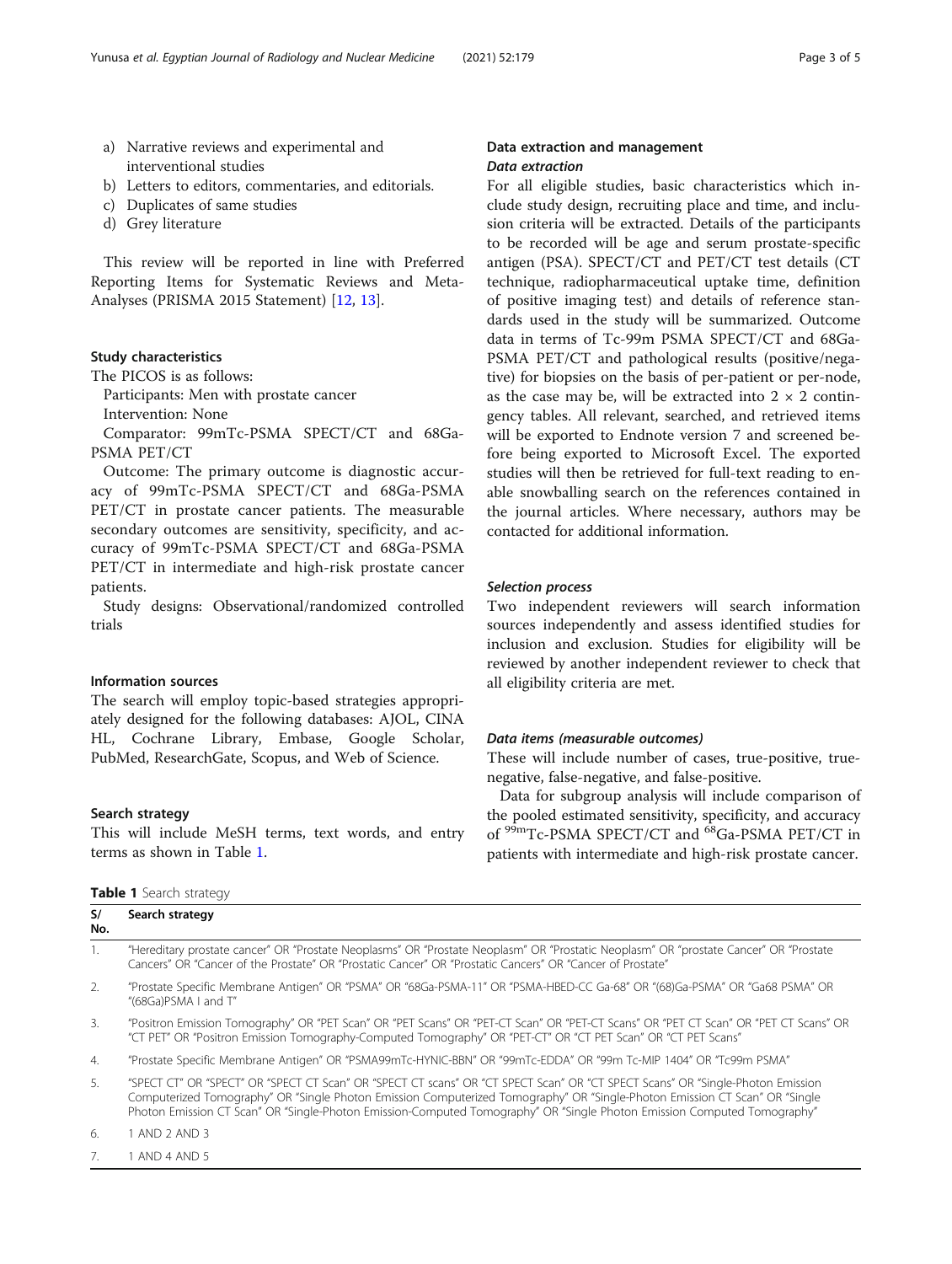# Quality assessment

The Quality Assessment Tool for Diagnostic Accuracy Studies (QUADAS-2) will be used to assess the quality of the studies. The domains to be assessed will include patient selection, index test, reference standard, participant flow, and timing [[14\]](#page-4-0).

# Risk of bias

Higher scores suggest lower risk of bias in the study's methodology.

Heterogeneity and publication bias shall be assessed at study level while the method of testing or reporting shall be assessed at the outcome level. Any study with extreme bias will be excluded following consensus decision by the reviewers.

#### Data synthesis

- a. Studies that passed the methodological quality assessment using the QUADAS-2 tool will be extracted.
- b. Meta-analysis will contain the following:
	- i. Diagnostic accuracy of the two imaging methods as determined by combined or pooled estimate of sensitivity and specificity, likelihood ratio (LHR), and pooled diagnostic odd ratio (DOR).
	- ii. Correlation between sensitivity and specificity will be determined by performing a bivariate meta-analysis to assess the possible effect of threshold effect.
	- iii. Sub-population of study subjects, i.e., the intermediate and high-risk prostate cancer groups as categorical data while the two different test methods will be used as moderators.
- c. Quantitative analysis of the eligible studies will be performed using the OpenMeta (Analyst) software [\[15](#page-4-0)]. Sub-group estimates will be compared using a random effects meta-regression model. The degree of heterogeneity in included studies will be analyzed by Cochran chi-square statistic and its  $p$  value,  $\hat{I}^2$ and <sup>2</sup>. A random effect model will be used if a significant heterogeneity is observed  $(p<0.05)$ . The pooled accuracy and subgroups analysis will be reported in forest plots.

#### Presentation and reporting of results

The study selection process will be summarized in a flow diagram. Tables of search strategy, quality scores, risk of bias, and list of eligible studies will be included. Quantitative data such as accuracy, 95 % CI, P values, and relative weights assigned to studies and heterogeneity tests will be included in the forest plots.

#### **Discussion**

The role of 99mTc-PSMA SPECT/CT and 68Ga-PSMA PET/CT in the management of prostate cancer patients as well as intermediate and high-risk prostate cancer patient will be discussed. The pooled diagnostic accuracy of 99mTc-PSMA SPECT/CT and 68Ga-PSMA PET/CT will be compared and discussed accordingly. The results of the sub-group analyses according to risk groups (intermediate or high risk) will be discussed. The various changes in effect size due to sensitivity test will also be discussed. Overall conclusions will be made relevant to nuclear medicine practitioners and experts that treat prostate cancer patients.

## Conclusion

This review will provide important data on diagnostic accuracy of 99mTc-PSMA SPECT/CT and 68Ga-PSMA PET/CT in patients with prostate cancer. Results from this study will prompt nuclear medicine service providers to make better decisions on the appropriate use of 99mTc-PSMA SPECT/CT and 68Ga-PSMA PET/CT especially with regard to the use of 99mTc-PSMA SPECT/ CT which is relatively affordable and more readily available in developing countries when compared to 68-Ga PSMA PECT/CT.

#### Abbreviations

<sup>8</sup>Ga: Gallium-68; <sup>99m</sup>Tc: Technitium-99m; MDP: Methylene diphosphonate; PSMA: Prostate-specific membrane antigen; PET/CT: Positron emission tomography-computed tomography; PRISMA: Preferred Reporting Items for Systematic Reviews and Meta-Analyses; QUADAS2: Quality Assessment Tool for Diagnostic Accuracy Studies; SPECT/CT: Single photon emission computed tomography-computed tomography

#### Acknowledgements

Not applicable

#### Authors' contributions

Substantial contributions to the conception or design of the work: GHY, AUK, and ATO; literature search: GHY, ATO, ZMJ, SSM, and AK; article selection: GHY, ATO, ZMJ, and SSM; QUADAS analysis: GHY, AUK, and AK; meta-analysis: GHY, AUK, ATO, and AK; manuscript preparation: GHY, ATO, and AUK; drafting the work or revising it critically for important intellectual content: all authors. All authors have read and approved the final manuscript.

#### Funding

This research received no external funding.

#### Availability of data and materials

The final report of this study will be published in a peer-reviewed journal.

#### Declarations

#### Ethics approval and consent to participate

Ethical approval will not be required since this study will be based on published data.

#### Consent for publication

Not applicable.

#### Competing interests

The authors declare no conflict of interest.